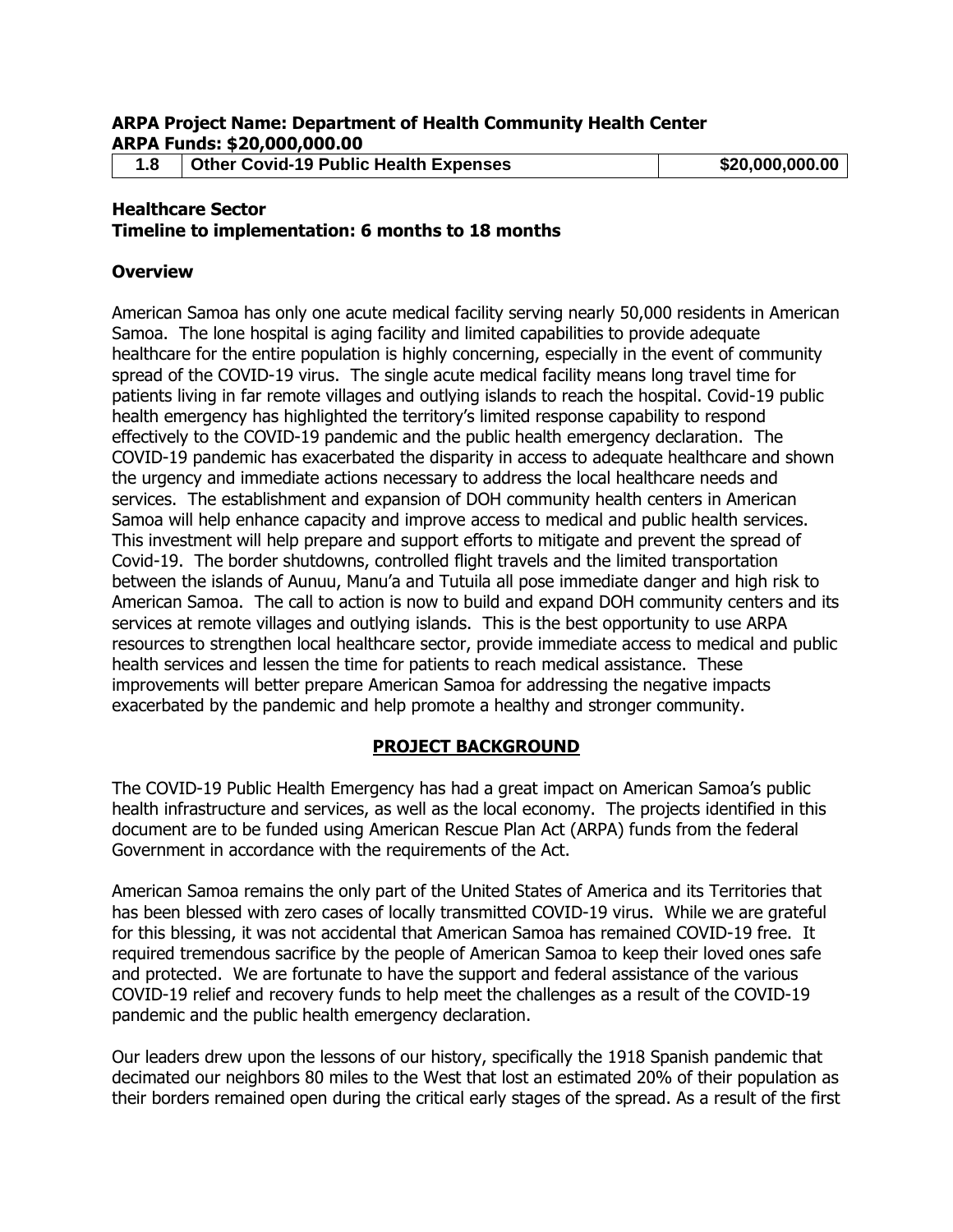Public Emergency Declaration in March 2020, American Samoa closed its borders as part of its strategy to mitigate the transmission of the Coronavirus that had grown to become a global pandemic. Our borders remain closed to regular commercial travel and all authorized travel by air or sea follow careful protocols to minimize the risk of exposure or transmission of the COVID-19 virus.

The Department of Health community health centers play a critical role in delivering basic healthcare services to the remote villages and the outer islands of Manu'a and Aunu'u. The COVID-19 pandemic and the public health emergency declaration and the resulting border closure highlighted the limited access to healthcare services, especially in the outer islands. Limited and restricted air and sea travel demonstrated the importance and urgent need to improve the access to healthcare services and treatment available through the DOH community centers, in the remote villages and outer islands.

The limited transportation between the main island of Tutuila and Manu'a and Aunu'u, and restricted travel on the main island of Tutuila in the event of a local outbreak necessitates the urgent need to improve the DOC community health centers services and response capabilities to a local outbreak of the COVID-19 Pandemic. The DOH community health centers provide crucial healthcare service and support for vulnerable population in American Samoa Islands.

## **KEY STAKEHOLDERS**

DOH Community Center project is to be developed and designed by the Department of Health (DOH) management with all key stakeholder(s) input and contribution

- DOH
- LBJ
- DHSS
- Medicaid
- Treasury
- Other branches of Government (Legislative representation)
- Non-profit
- NGO's
- Healthcare professionals
- Private sector representation
- ARPA Oversight Office

## **(a) COMMUNITY ENGAGEMENT**

Community engagement is an essential aspect of ARPA funded projects. The intent of the US Treasury in fostering public participation is to maintain transparency and provide opportunities for feedback to ensure that funds are used in the most beneficial manner.

In keeping with the intent of the US Treasury, the American Samoa ARPA Oversight Office has adopted the following notice and comment timeline for proposed projects:

● A Notice of Proposed Project will be published online, in local newspapers, and via television or radio broadcasts. The Notice will specify that there will be thirty (30) days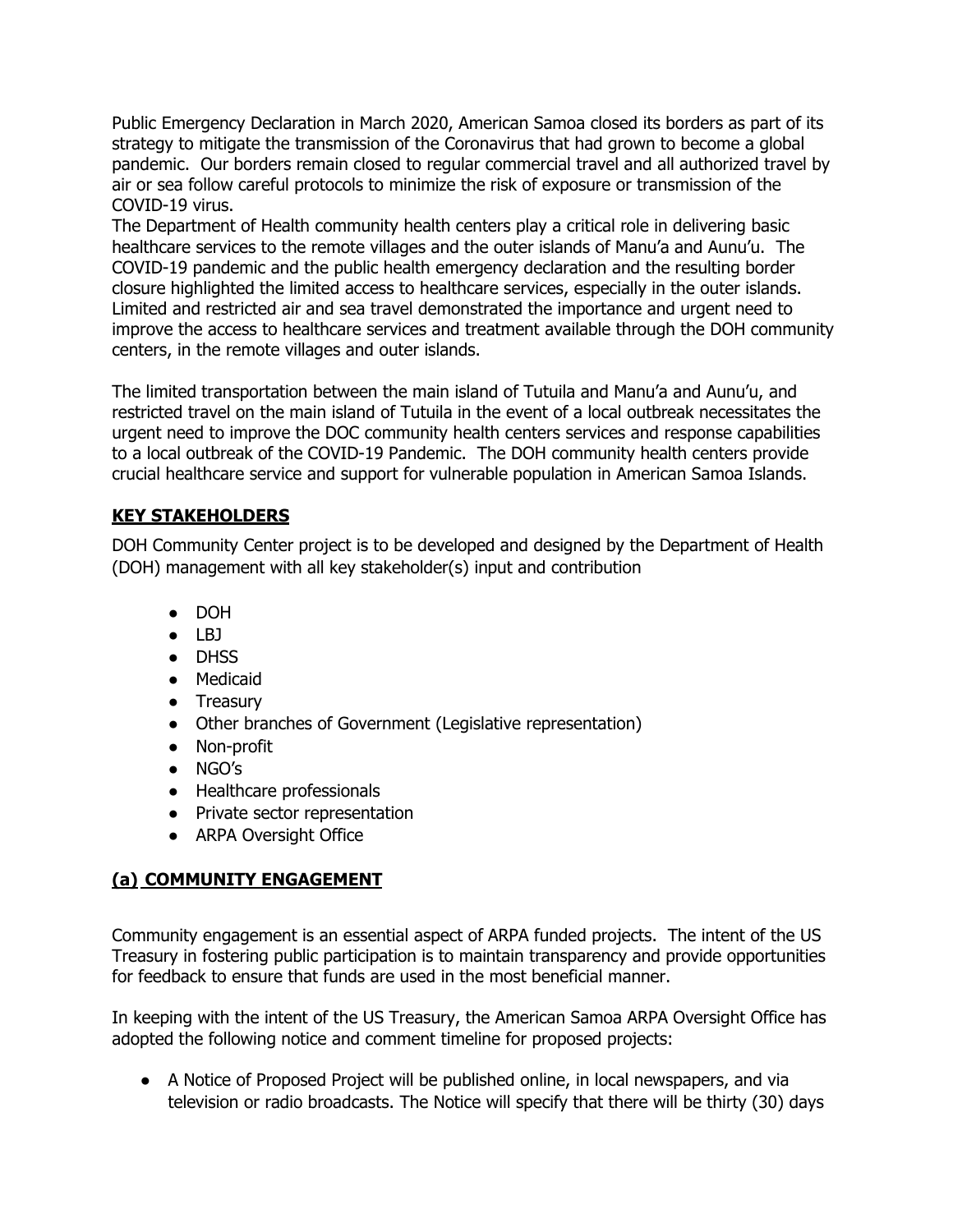for the public to provide comment either in writing or by attendance at scheduled public hearings.

- Concurrent to the publication of the Notice, a draft proposal and scope of work will be published on the ARPA website for the public to review.
- General meetings with the public will be scheduled and publicized within the thirty (30) days Notice period. Email comments will also be accepted.
- Presentations to the Legislature will be conducted during the Notice period, as needed.
- At the close of the public comment period, the agency will have 20 days to revise the project as appropriate and submit the Final Draft to the ARPA Oversight Office.
- The Final Draft of the Project will be posted for public review once completed and certified by the ARPA Oversight Office.

It is the responsibility of the agencies in charge to publicize notices and adhere to the stated timelines. For the Infrastructure broadband project, the anticipated date for the Notice of Proposed Project will be \_\_\_\_\_\_\_\_, 2021.

# **(b)TIMELINE ON PROJECT LAUNCH**

ARPA Funds are required by federal statute to be encumbered by December 31, 2024 and spent by December 31, 2026. This mandate makes the need for a definite timeline for completion of projects of critical importance.

The DOH Community Health Center project must identify the proposed start date, the completion dates of each phase of the project, inclusion of any notice/bid periods for procurement purposes, and an estimated date of completion, along with any other dates relevant to the project progress.

## **(c) SCOPE of Project (DOH Community Health Center)**

Each proposed project must be submitted to the ARPA Office with a cover letter addressed to the Executive Director. Submittals must include the proposed plan as detailed below. ARPA will review of eligibility and compliance to the American Samoa ARPA Spending Plan.

Once approved, an award certified letter will be provided verifying the project description and project lead.

Project Leads (Department of Health) must provide the following:

- 1. Project Description and/or Business Plan
- 2. Completed Eligibility Analysis
- 3. Scope of Work
- 4. Implementation Plan & Timeline
- 5. Proposed itemized budget
- 6. Project Lead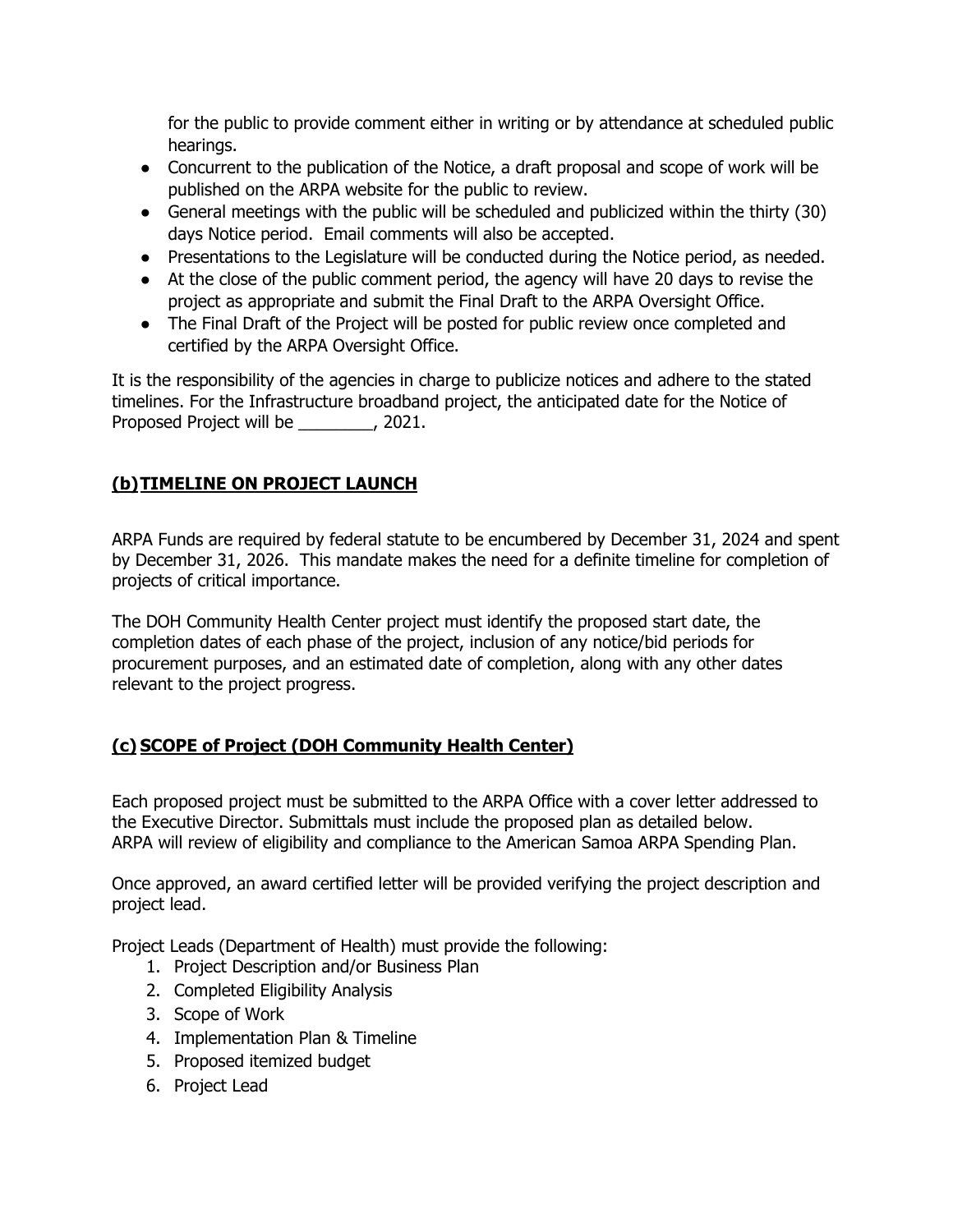Define scope of project based on response to Covid-19 pandemic and the public health emergency declaration:

● Project must meet statutory requirements for eligibility:

1. Project must be in response to disease itself or harmful consequences of the economic disruptions exacerbated by Covid-19

2. Project should enhance health care capacity

3. Project should support underserved areas and vulnerable populations to access medical or public health services

4. Programs, services and efforts should help mitigate and prevent the spread of Covid-19.

5. Project should meet pandemic operational needs to implement pandemic mitigation tactics

6. Project should support medical care efforts

7. Programs and services should address disparities in public health outcomes exacerbated by the pandemic

- 8. Project should support isolation and quarantine efforts
- 9. Project should improve ventilation in health care settings

10. Project must promote equity in the underserved, marginalized and disadvantageous areas in the territory

- Describe the project and how it responds to the negative impacts of Covid-19 public health emergency.
- Describe the programs and services and how they will address the negative impacts of Covid-19 public health emergency.
- Describe the project and how it will help mitigate and prevent the spread of Covid-19.
- Describe the programs and services and how they will help mitigate and prevent the spread of Covid-19.

#### **Questions to consider to ensure project, services and programs meet eligibility:**

• Does this project enhance health care capacity?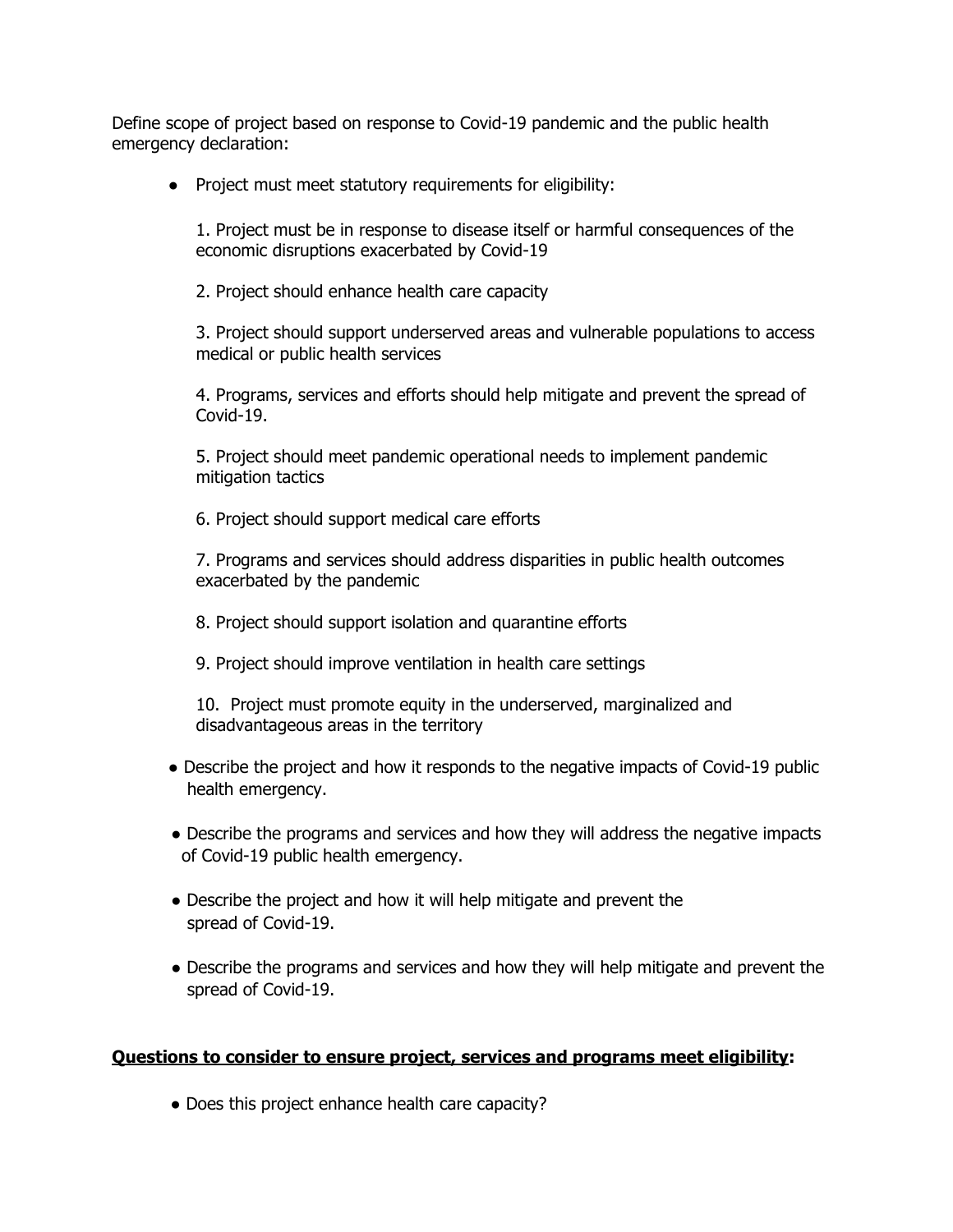- Does the project meet pandemic operational needs to implement pandemic mitigation tactics?
- Does this project address disparities in public health outcomes?
- Does the project support medical care efforts?
- Does this project support underserved areas and vulnerable populations to access medical and public health services?
- Does the project promote equity in the underserved, marginalized and disadvantageous areas in the territory?

## **Proposed Budget**

Your budget plays a key role in putting your strategy into action in the effectiveness of resources and achieving overall project goals within specified timelines. Your overall budgeting allocation should align with the ASG BUD202 primes format and itemized further to connect to your project's plan.

Your itemized budget should support and outline your projects phases or goals and include all related activities during the project's life and its expenses as well as any income if applicable. It should also highlight limitations and constraints your office predicts and allocate some funds towards this to mitigate these risks and budget for unforeseeable situations.

## **(d)Conflicts of Interest**

ARPA requires that a conflict of interest policy must be maintained pursuant to 2 C.F.R. § 200.318(c) and such policy is applicable to each activity funded under this award. Disclosure in writing must be provided for any potential conflict of interest affecting the award in accordance with 2 C.F.R. § 200.112

#### **(e) Adherence to ASG Procurement Process**

ARPA funds are subject to the Uniform Administrative Requirements, Cost Principles, and Audit Requirements of Federal Awards (2 CFR Part 200). Specifically, these regulations require ASG to follow local procurement laws in using these funds. 2 CFR 200.317. The lead agency for each project (in the case of the new mental health facility and services, this will be DOH) will work in concert within its established Procurement procedures to ensure that all procedures and requirements are followed and documented. All agencies are reminded that ARPA funds will be subject to federal audits.

| ----- | <b>DV</b><br>n.<br>- -<br>$\sim$ | $\sim$ $\sim$ $\sim$<br>$\sim$<br>$\sim$<br>---<br>______ |
|-------|----------------------------------|-----------------------------------------------------------|
|       |                                  |                                                           |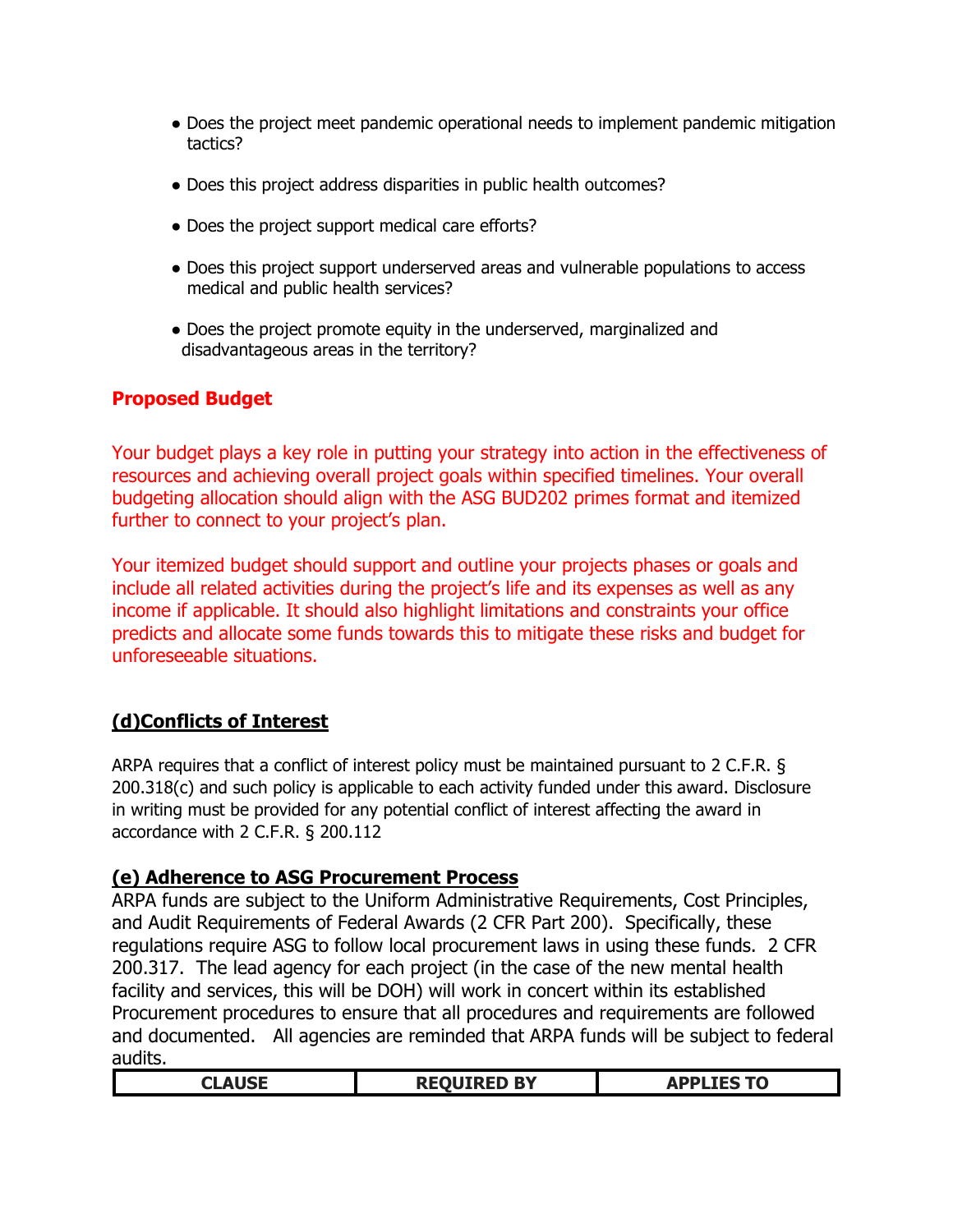|                                                                  | <b>AMERICAN SAMOA</b><br><b>ADMINISTRATIVE CODE</b> |                                                                                                                                             |
|------------------------------------------------------------------|-----------------------------------------------------|---------------------------------------------------------------------------------------------------------------------------------------------|
| <b>EQUAL OPPORTUNITY</b>                                         | $10.0250(d)(3)$ , $10.0260(c)$                      | All Contracts in excess of<br>\$10,000                                                                                                      |
| <b>DAVIS BACON ACT</b>                                           | 10.0250(d)(5)                                       | Construction contracts that<br>exceed \$2,000 and when<br>required by federal grant<br>program legislation                                  |
| <b>CONTRACT WORK HOURS</b><br>AND SAFETY STANDARDS<br><b>ACT</b> | $10.0250(D)(6)$ ; 10.0260(D)                        | Construction contracts in<br>excess of \$2,000 or contracts<br>in excess of \$2,500 which<br>involve employment of<br>mechanics or laborers |
| <b>CLEAN AIR AND WATER</b>                                       | 10.0250(d)(7); 10.0260(f)                           | All contracts over \$100,000<br>(unless requirement has<br>been waived by EPA)                                                              |

In addition to the above required clauses, ASG Procurement Rules give preference to local bidders in construction projects. For contracts valued at \$50,000 or less, only local bidders are allowed to participate. For those greater than \$50,000, local bidders are given specified add-on percentages. This local preference leads to a greater number of local employees and overall income that is much needed in the Territory. This policy has a direct effect on local stimulation of the economy.

#### **(f) Reconsideration Process**

In accordance with Executive Order 03-2021, the ARPA Oversight Office reserves the right to determine which projects will receive funding based on a number of factors including but not limited to ensuring compliance with all federal requirements. The Office, however, recognizes that some of these determinations may adversely affect interested parties. For the purposes of this section, an interested party will be limited to applicants for direct funding opportunities for projects.

A process for reconsideration of denied projects is hereby implemented. For clarity, this process is separate and apart from any procurement disputes subject to the jurisdiction of the Office of the Administrative Law Judge. ASCA 4.0604(f).

#### Covered Disputes:

The dispute resolution process will be limited to ARPA Oversight Office denials of project awards. As an office of limited purview, the covered disputes identified above shall not be considered final agency decisions for the purpose ASCA 4.0604.

#### Reconsideration Requests:

Interested parties will have 5 business days from the announcement of awards by the ARPA Oversight Office to file a "Reconsideration Request" with the Director. The announcement of awards will mean each project is "provisionally awarded" the requested ARPA funds.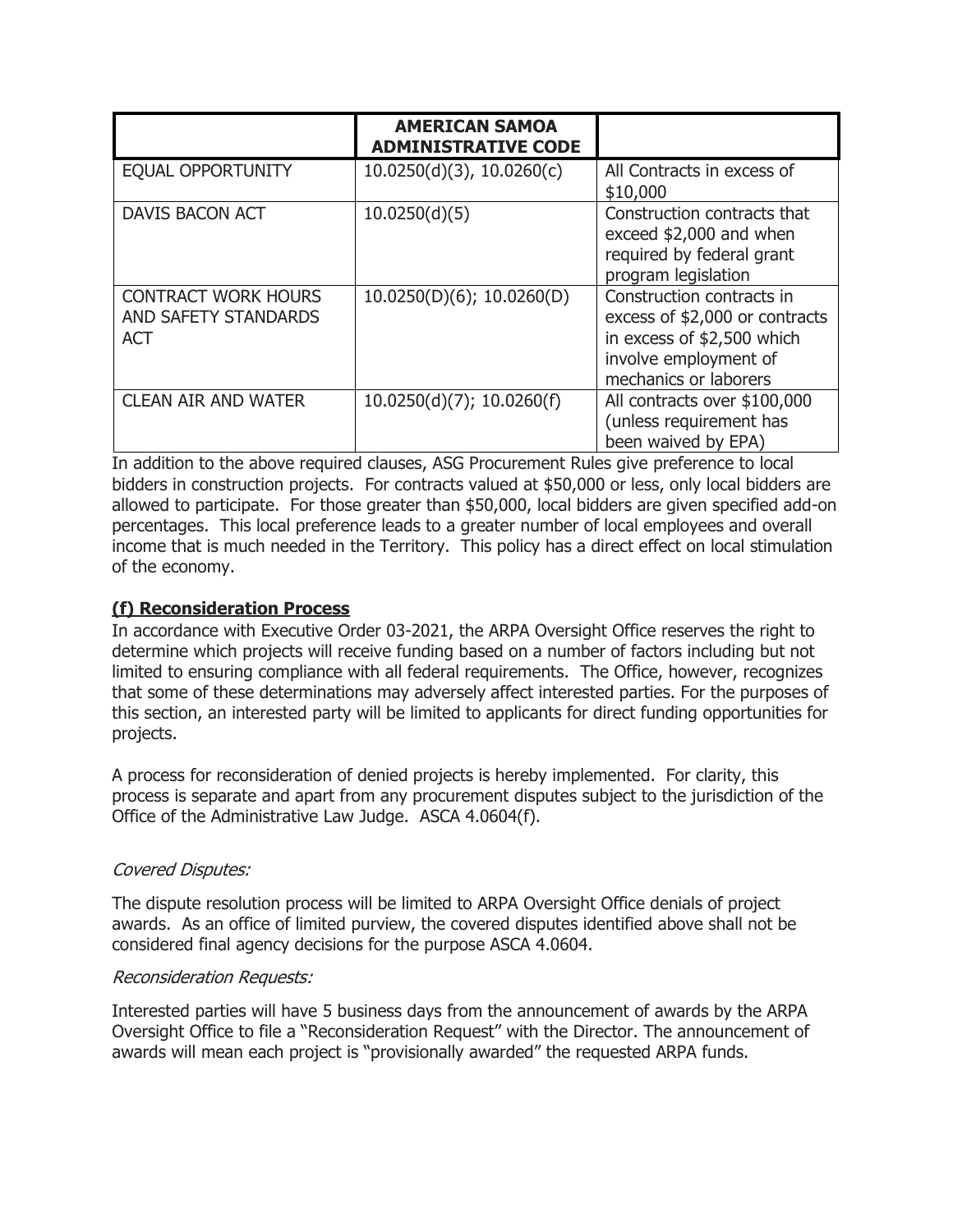The request will detail the basis for reconsideration including the project award denial being challenged, how the decision adversely affects the party, how the requested change would benefit the objectives of the American Rescue Plan Act.

A hearing shall be held within 5 days of filing the Reconsideration Request with the Director. The Director shall issue a notice of hearing to the filing party.

The hearing will be conducted by a three-member panel headed by the Director. Panel members will be selected by the ARPA Oversight Office. The panel will have an advisory role, but the ultimate decision-making authority shall be the Director's.

Parties to the dispute may present evidence, materials, and witnesses in support of their claims. The Director will have discretion to limit presentation of evidence, materials, or witnesses.

Upon completion of the hearing, which shall not exceed two hours, the panel will consider arguments and evidence presented in the Reconsideration Request and at the hearing. The Director shall be responsible for rendering a decision on the issues presented within three (3) business days of the conclusion of the hearing. "

## **(g)Local Certification/Licensing/Permitting**

Each project will require adherence to applicable local licensing, certification, and permitting laws. DOC will be responsible for obtaining each necessary approval prior to the start date. A list of these documents as well as copies should be submitted to the ARPA Oversight Office.

## **(h) ARPA Reporting Requirements**

ARPA requires monthly, quarterly and annual reporting to be submitted by the sub-recipients on projects progress and expenditures. The American Samoa ARPA Oversight Office will, therefore, be requesting information from relevant agencies in order to meet the strict deadlines set forth in the US Treasury's Reporting and Compliance Guide. Each agency must provide the requested information or an explanation as to why information is not available by the time specified by ARPA Oversight Office staff. Failure to do so could jeopardize future funding opportunities.

All ARPA infrastructure funding sub-recipients are required to submit Project and Expenditure Reports.

#### 1. **Monthly and Quarterly Reporting**

- Monthly reports will cover one calendar month and must be submitted to ARPA on the  $10<sup>th</sup>$  of the month or next business day
- Quarterly reports will cover one calendar quarter and must be submitted to Treasury within 30 calendar days after the end of each calendar quarter.

| Report Year |      | <b>Quarter</b> | <b>Period Covered</b>    | <b>Due Date</b>  |
|-------------|------|----------------|--------------------------|------------------|
|             | 2021 | $2 - 4$        | Award Date - December 31 | January 10, 2022 |
|             | 2022 |                | January 1-March 31       | April 10, 2022   |
|             | 2022 |                | April 1-June 30          | July 10, 2022    |
|             | 2022 |                | July 1-September 30      | October 10, 2022 |
|             | 2022 |                | October 1-December 31    | January 10, 2023 |

● The table below summarizes the quarterly report timelines for sub-recipients: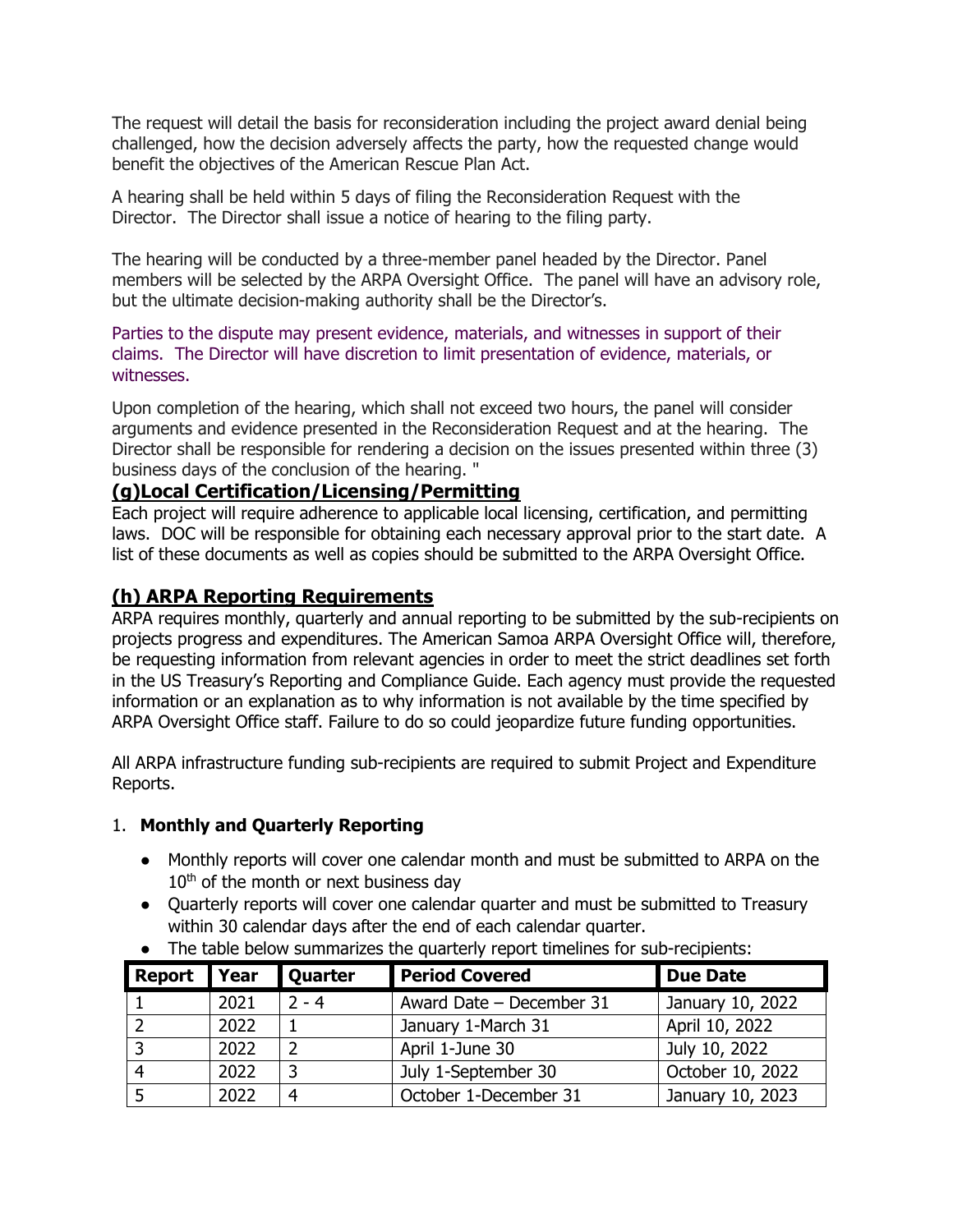| 6  | 2023 | 1              | January 1-March 31    | April 10, 2023   |
|----|------|----------------|-----------------------|------------------|
| 7  | 2023 | $\overline{2}$ | April 1-June 30       | July 10, 2023    |
| 8  | 2023 | 3              | July 1-September 30   | October 10, 2023 |
| 9  | 2023 | $\overline{4}$ | October 1-December 31 | January 10, 2024 |
| 10 | 2024 | $\mathbf{1}$   | January 1-March 31    | April 10, 2024   |
| 11 | 2024 | $\overline{2}$ | April 1-June 30       | July 10, 2024    |
| 12 | 2024 | 3              | July 1-September 30   | October 10, 2024 |
| 13 | 2024 | $\overline{4}$ | October 1-December 31 | January 10, 2025 |
| 14 | 2025 | 1              | January 1-March 31    | April 10, 2025   |
| 15 | 2025 | $\overline{2}$ | April 1-June 30       | July 10, 2025    |
| 16 | 2025 | 3              | July 1-September 30   | October 10, 2025 |
| 17 | 2025 | $\overline{4}$ | October 1-December 31 | January 10, 2026 |
| 18 | 2026 | $\mathbf{1}$   | January 1-March 31    | April 10, 2026   |
| 19 | 2026 | $\overline{2}$ | April 1-June 30       | July 10, 2026    |
| 20 | 2026 | 3              | July 1-September 30   | October 10, 2026 |
| 21 | 2026 | $\overline{4}$ | October 1-December 31 | March 10, 2027   |

## 2. **Annual Reporting**

• The initial Project and Expenditure Report will cover from the date of award to September 30, 2021 and must be submitted to Treasury by October 31, 2021. The subsequent annual reports will cover one calendar year and must be submitted to Treasury by October 31. The table below summarizes the report timelines for subrecipients

| <b>Report</b> | <b>Period Covered</b>                | <b>Due Date</b>  |
|---------------|--------------------------------------|------------------|
|               | Award Date - December 31             | January 10, 2022 |
|               | January 1, 2022 - September 30, 2022 | October 10, 2022 |
| 3             | October 1, 2022 - September 30, 2023 | October 10, 2023 |
| 4             | October 1, 2023 - September 30, 2024 | October 10, 2024 |
|               | October 1, 2024 - September 30, 2025 | October 10, 2025 |
| 6             | October 1, 2025 - September 30, 2026 | October 10, 2026 |
|               | October 1, 2026 - December 31, 2026  | January 10, 2027 |

## **3. Required Information**

- A. Project Status
- a) The project name,
- b) Identification number (created by the recipient),
- c) Project expenditure category (see Appendix 1, Compliance and Reporting Guidance),
- d) Project expense allocation to budget
- e) Description, and status of completion.
- Not started
- Completed less than 50 percent
- Completed 50 percent or more